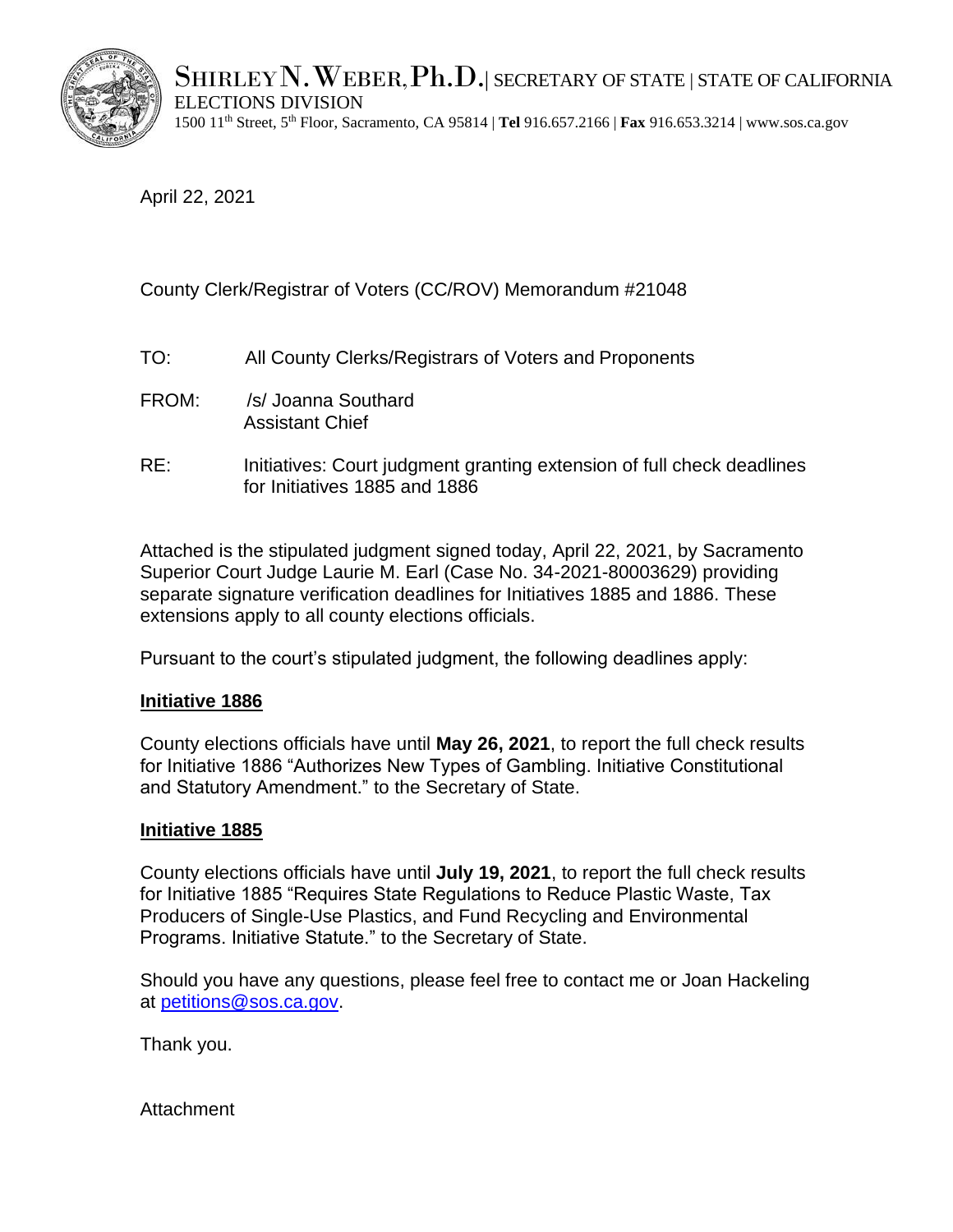|  |           |                                                                                                        | FILED <del>Y ENDORS</del> ED                                                 |
|--|-----------|--------------------------------------------------------------------------------------------------------|------------------------------------------------------------------------------|
|  | 1         | MATTHEW RODRIQUEZ                                                                                      |                                                                              |
|  |           | Acting Attorney General of California                                                                  | APR 2 2 2021                                                                 |
|  | $\cdot 2$ | BENJAMIN M. GLICKMAN<br>Supervising Deputy Attorney General                                            |                                                                              |
|  | 3         | NATASHA SAGGAR SHETH<br>Deputy Attorney General                                                        | By E. BERNARDO, Deputy Clerk                                                 |
|  | 4         | State Bar No. 282896                                                                                   |                                                                              |
|  | 5         | 455 Golden Gate Avenue, Suite 11000<br>San Francisco, CA 94102-7004                                    | <b>Exempt from Filing Fees Under</b>                                         |
|  |           | Telephone: (415) 510-3818                                                                              | <b>Government Code Section §6103</b>                                         |
|  | 6         | Fax: $(415)$ 703-5480<br>E-mail: Natasha.Sheth@doj.ca.gov                                              |                                                                              |
|  | 7         | Attorneys for Respondent Dr. Shirley N. Weber in<br>her official capacity as Secretary of State of the |                                                                              |
|  | 8         | State of California                                                                                    |                                                                              |
|  | 9         |                                                                                                        | SUPERIOR COURT OF THE STATE OF CALIFORNIA.                                   |
|  | 10        |                                                                                                        | COUNTY OF SACRAMENTO                                                         |
|  |           |                                                                                                        |                                                                              |
|  | 11        |                                                                                                        |                                                                              |
|  | 12        | DEAN C. LOGAN, in his official capacity as                                                             | Case No. 34-2021-80003629                                                    |
|  | 13        | <b>Los Angeles County Registrar-</b>                                                                   |                                                                              |
|  | 14        | Recorder/County Clerk, CYNTHIA L.<br>PAES, in her official capacity as Interim                         | <b>[PROPOSED]</b> STIPULATED JUDGMENT<br>EXTENDING SIGNATURE:                |
|  |           | Registrar of Voters for the County of San                                                              | <b>VERIFICATION DEADLINE FOR</b>                                             |
|  | 15        | Diego,                                                                                                 | <b>INITIATIVES 1885 AND 1886</b>                                             |
|  | 16        | Petitioners & Plaintiffs,                                                                              | 23                                                                           |
|  | 17        | $\mathbf{v}$ .                                                                                         | Dept:<br>Honorable Laurie M. Earl<br>Judge:                                  |
|  | 18        |                                                                                                        | Action Filed: April 16, 2021                                                 |
|  |           | DR. SHIRLEY N. WEBER, in her official                                                                  |                                                                              |
|  | 19        | capacity as California Secretary of State,                                                             |                                                                              |
|  | 20        | Respondent & Defendant.                                                                                |                                                                              |
|  | 21        |                                                                                                        |                                                                              |
|  | 22        |                                                                                                        |                                                                              |
|  | 23        |                                                                                                        |                                                                              |
|  |           |                                                                                                        |                                                                              |
|  | 24        |                                                                                                        |                                                                              |
|  | 25        |                                                                                                        |                                                                              |
|  | 26        |                                                                                                        |                                                                              |
|  | 27        |                                                                                                        |                                                                              |
|  |           |                                                                                                        |                                                                              |
|  | 28        | HOA.103227252.1                                                                                        |                                                                              |
|  |           |                                                                                                        | [PROPOSED] STIPULATED JUDGMENT EXTENDING SIGNATURE VERIFICATION DEADLINE FOR |

INITIATIVES 1885 AND 1886 (34-2021-80003629)

 $\ddot{\phantom{a}}$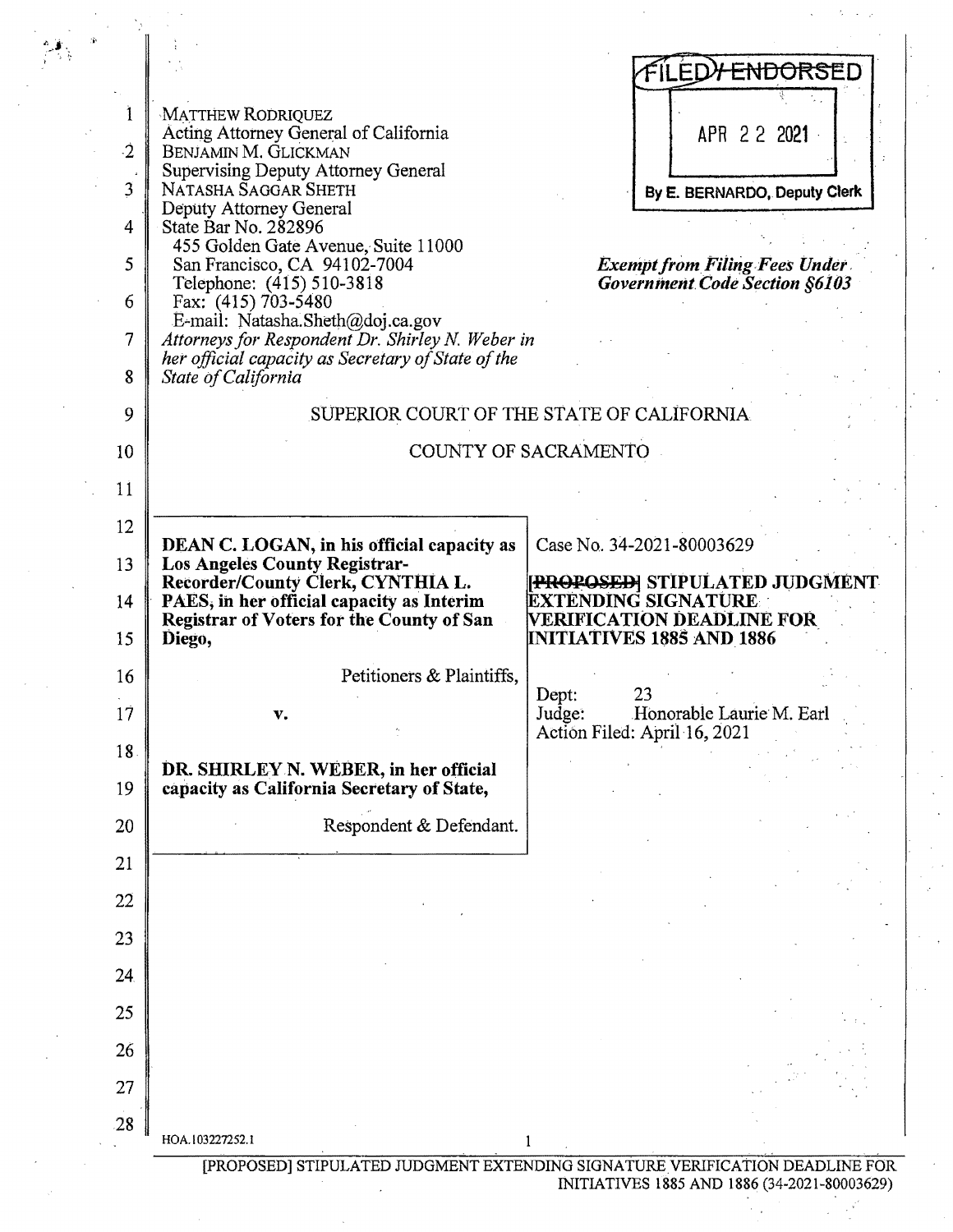1 WHEREAS on March 10, 2021, Respondent Secretary of State issued a notice ordering all  $2 \parallel$  county elections officials to complete verification of all signatures submitted to the elections  $3 \parallel$  officials on two statewide initiative petitions, Statewide Initiative No. 1885-Requires State 4 Regulations to Reduce Plastic Waste, Tax Producers of Single-Use Plastics, and Fund Recycling 5 and Environmental Programs ("Initiative 1885") and Statewide Initiative No. 1886-Authorizes 6 New Types of Gambling, Initiative Constitutional and Statutory Amendment ("Initiative 1886") 7 (collectively, "Initiative Petitions"), and then submit certificates indicating the results ofthat 8 process to Respondent by April 22, 2021;

9 WHEREAS Petitioners Dean C. Logan, in his official capacity as Los Angeles County 10 Registrar-Recorder/County Clerk, and Cynthia L. Paes, in her official capacity as Interim 11 Registrar ofVoters for the County of San Diego (hereinafter "Petitioners" or "Registrars") have 12 been and still are in the process of reviewing and verifying all signatures submitted to them, 13  $\parallel$  respectively, on both Initiative Petitions, while simultaneously conducting other election 14 activities, including signature review for the gubernatorial recall petition and preparing for and 15 conducting special elections;

16 WHEREAS, Petitioners have determined they ate unable to complete simultaneous review· 17 and verification of both Initiative Petitions by the April 22, 2021 deadline;

18 WHEREAS Petitioners filed a Petition for Writ of Mandate and Complaint for Declaratory 19 Relief on April 16, 2021 asking the Court to command Respondent Dr.. Shirley N. Weber, in her 20 official capacity as California Secretary of State, to accept certificates from Petitioners indicating 21 the results of their signature verification process for the Initiative Petitions up through and until 22 July 19, 2021, instead of the current deadline of April 22, 2021;

23 WHEREAS Respondent Secretary of State represents that, and Petitioners are informed and 24 believe that, counties other than Petitioners have sought relief from the statutory deadline from 25. the Secretary of State, citing the same concerns outlined by Petitioners;

26 WHEREAS proponents of Initiative 1885 do not oppose an extension of time by an 27  $\parallel$  additional sixty (60) business days, up to and until July 19, 2021, for Petitioners to complete **28 ·** HOA.103227252.1 **2** 

[PROPOSED] STIPULATED JUDGMENT EXTENDING: SIGNATURE VERIFICATION DEADLINE FOR INITIATIVES 1885 AND 1886 (34-2021-80003629)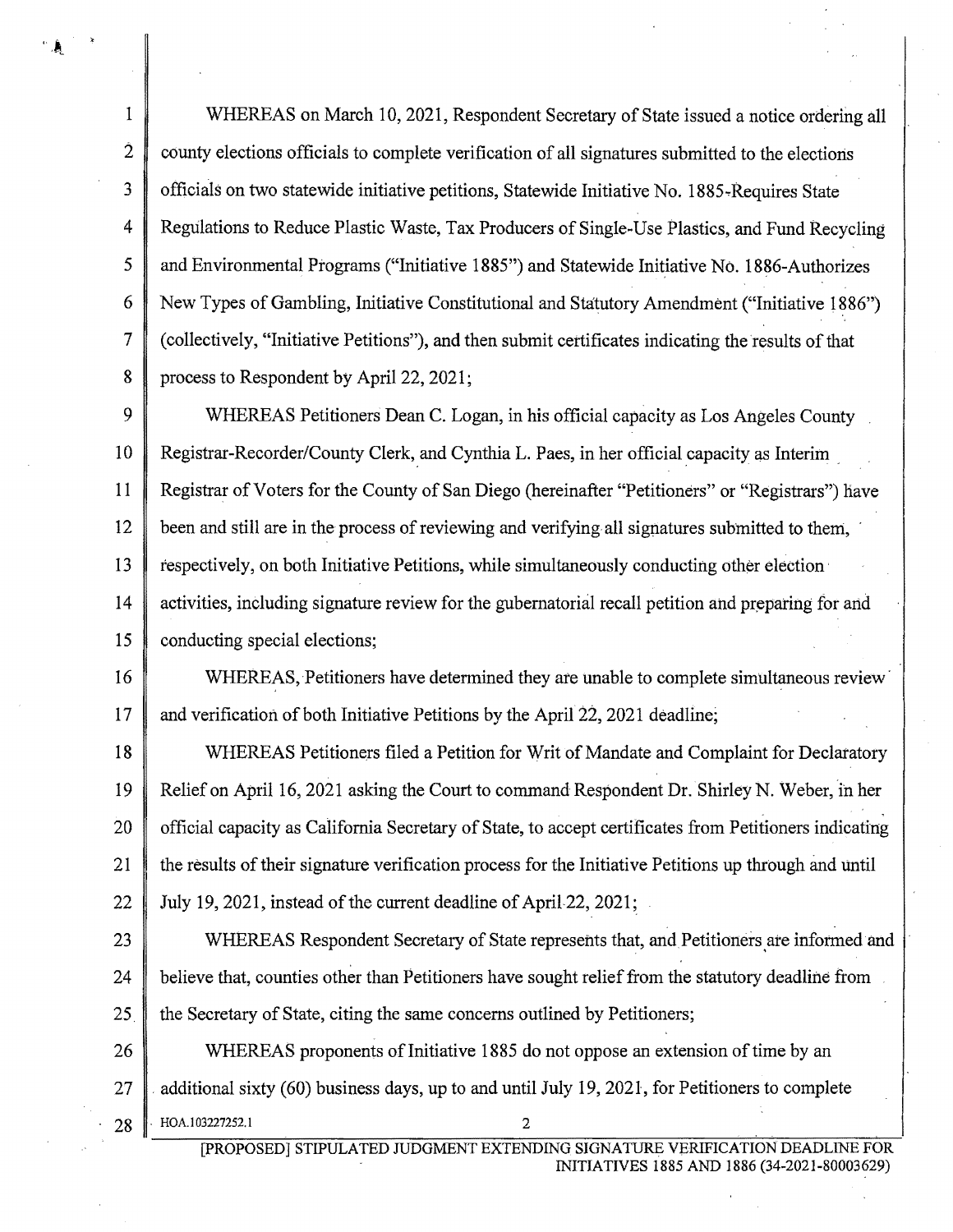signature review and verification for Initiative 1885;

2 WHEREAS proponents of Initiative 1886 oppose an extension of sixty (60) business days to complete signature review and verification for Initiative 1886, but are willing to stipulate to an extension of thirty-four (34) calendar days, up to and until May 26, 2021, for Petitioners to complete signature review and verification for *Initiative 1886*;

6 7 8 9 10 11 WHEREAS Los Angeles County Registrar is informed and believes it would only be able to complete signature review and verification for Initiative 1886 by May 26, 2021, if it is directed by the Court, pursuant to this Stipulated Judgment, to prioritize the signature review and verification of Initiative 1886 ahead of Initiative 1885, and to then complete the signature review and verification of Initiative 1885 by no later than July 19, 2021, and is willing to stipulate to the same;

12 13 14 WHEREAS the Registrar of the County of San Diego believes the Registrar will be able to complete signature review and verification for both Initiative Petitions by no later than May 26, 2021, and intends to do so;

15 16 17 18 19 WHEREAS for the limited purpose of entering into this Stipulated Judgment, Petitioners and Respondent stipuiate to including proponents for Initiative 1885, as represented by Lance Olson of the law firm of Olson Remcho, and proponents for Initiative 1886, as represented by Fred Woocher of the law firm of Strumwasser & Woocher, as Real Parties in Interest on this Stipulated Judgment;

20 21 22 WHEREAS Respondent Secretary of State has considered the arguments within the Petition and agrees that the requested relief is necessary and supports an extension to complete signature review and verification for all counties statewide;

23 24 WHEREAS extending the deadline statewide ensures consistency and promotes judicial efficiency by obviating the need for multiple similar actions;

25 26 WHEREAS the requested extension will not interfere with Respondent's election duties or the conduct of the November 2022 election.

27

1

3

4

5

**28**  HOA.103227252.1 3

> [PROPOSED] STIPULATED JUDGMENT EXTENDING SIGNATURE VERIFICATION DEADLINE INITIATIVES 1885 AND 1886 (34~2021-80003629)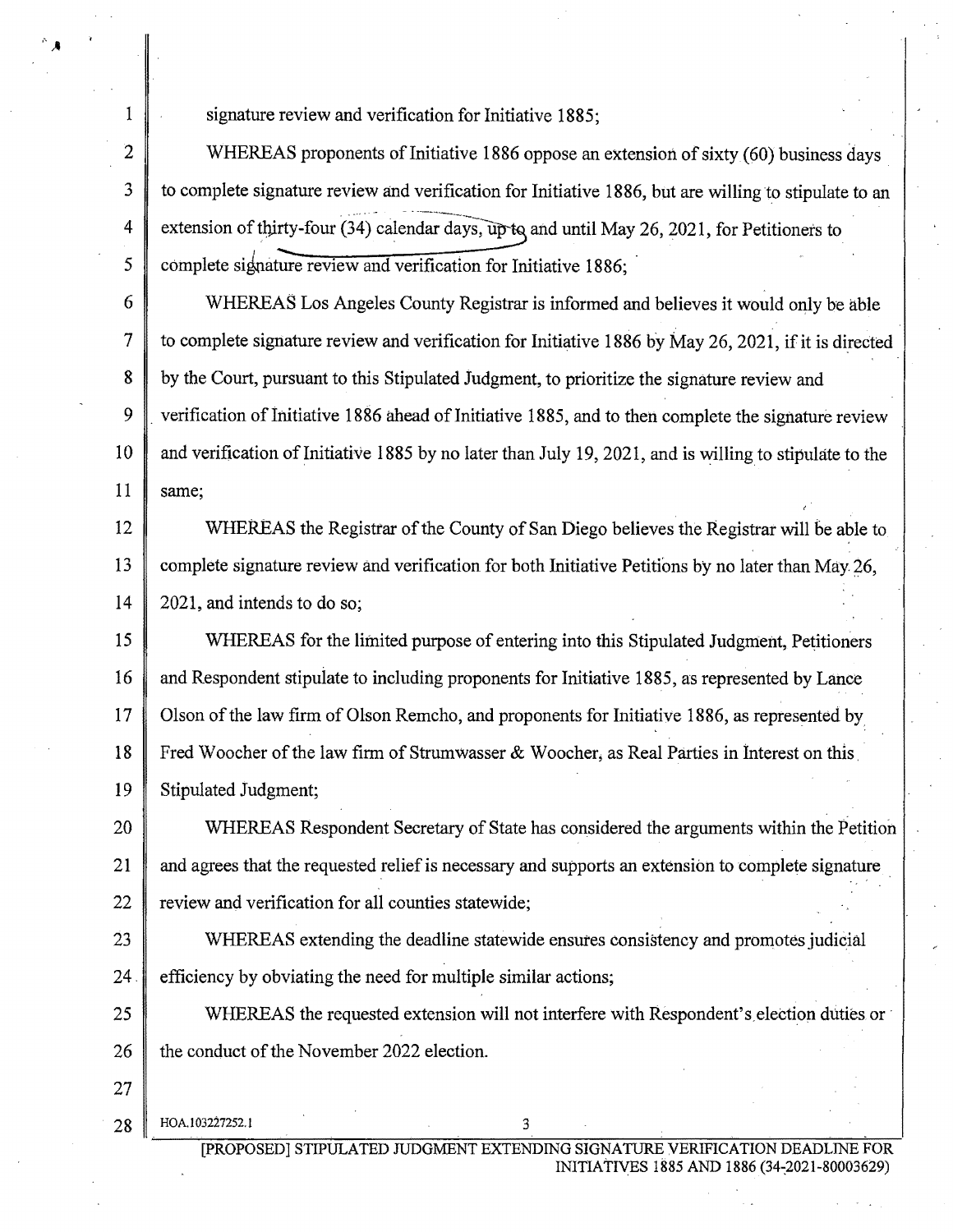1 NOW, THEREFORE, THE PARTIES HEREBY STIPULATE AND AGREE TO ENTRY OF JUDGMENT AS FOLLOWS:

3

2

20

1. The petition for writ of mandate shall be GRANTED.

4 5 6 7 8 2. Counties may prioritize the signature review and verification of Initiative 1886 in order to complete such signature review and verification, and shall report the results of the same to Respondent Secretary of State, by no later than May 26, 2021, and subsequently complete the signature review and verification of Initiative 1885, and shall report the results of the same to Respondent Secretary of State, by no later than July 19, 2021.

9 IO 11 12 13 14 3. California Secretary of State, Dr. Shirley N. Weber, is required to accept certificates of final verification of signatures on Initiative 1886 through and until May 26, 2021, instead of the current deadline of April 22, 2021, notwithstanding Elections Code section 9031(b), and to accept certificates of final verification of signatures on Initiative 1885 through and until July 19, 2021, instead of the current deadline of April 22, 2021, notwithstanding Elections Code section 9031(b).

15 16 17 18 19 IN WITNESS WHEREOF, the parties hereto have read and understand the foregoing contents and execute this Stipulated Judgment as of the date the last signature is executed. All counsel represent that they have authority from their clients to enter into this Stipulation on their clients' behalf. This Stipulation may be signed in counterparts, and scanned signatures shall be deemed sufficient and binding as if they were originals.

| 21 | Dated: April 21, 2021         | Dina Eachus<br>$\mathbf{By:}$                                                                                               |
|----|-------------------------------|-----------------------------------------------------------------------------------------------------------------------------|
| 22 |                               | <b>GINA EACHUS</b><br>Senior Deputy County Counsel                                                                          |
| 23 |                               | Counsel for Petitioner Dean C. Logan, in his<br>official capacity as Los Angeles County Registrar-<br>Recorder/County Clerk |
| 24 |                               |                                                                                                                             |
| 25 | Dated: April 20, 2021         | $\rm{By:}$                                                                                                                  |
| 26 |                               | <b>CHRISTINA SNIDER</b><br><b>Senior Deputy County Counsel</b>                                                              |
| 27 |                               | Counsel for Petitioner Cynthia L. Paes, in her<br>official capacity as Interim Registrar of Voters for                      |
| 28 | HOA.103227252.1               | the County of San Diego                                                                                                     |
|    | [PROPOSED] STIPULATED JUDGMEN | SIGNATURE VERIFICATION DEADLINE FOR<br>INITIATIVES 1885 AND 1886 (34-2021-80003629)                                         |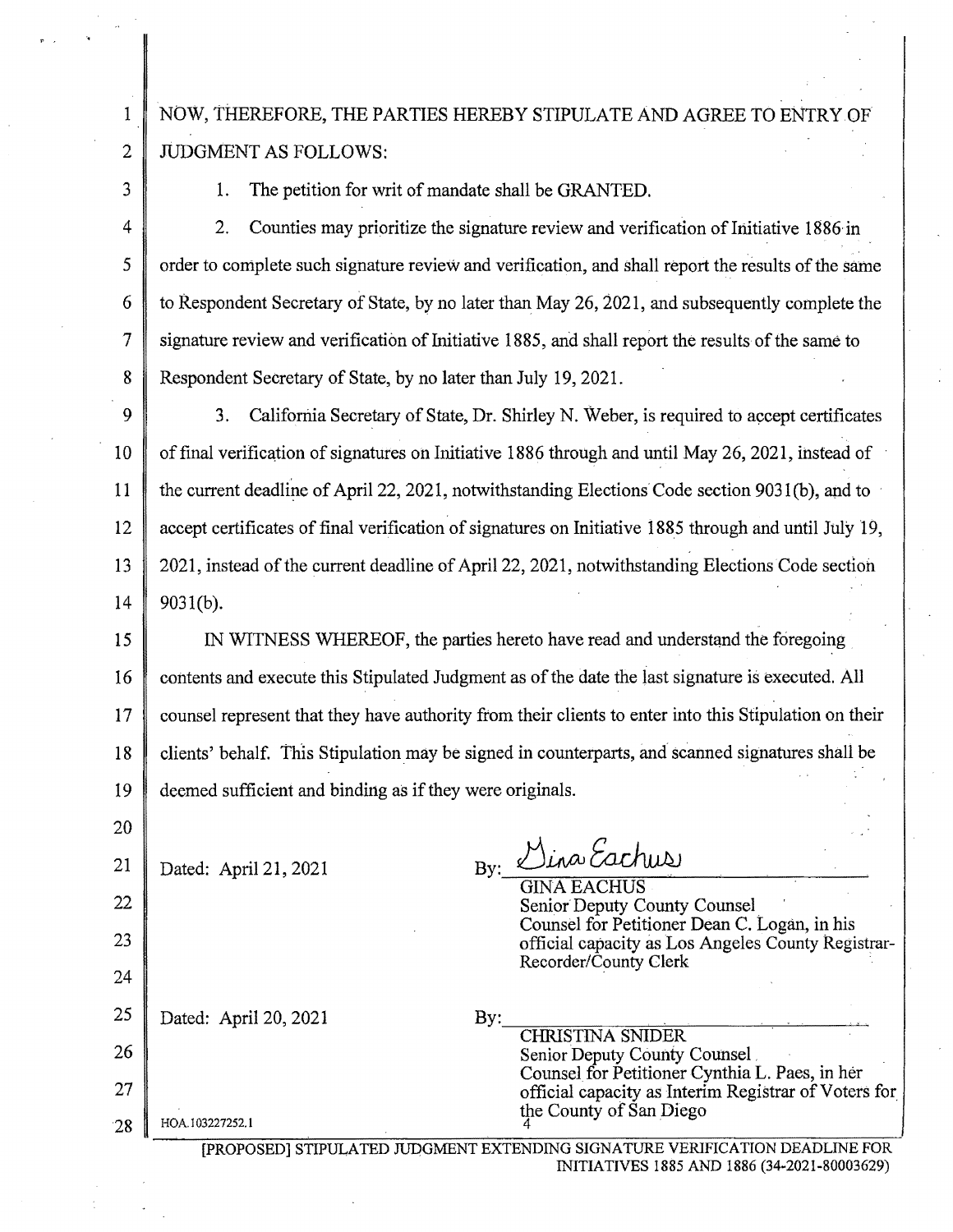NOW, THEREFORE, THE PARTIES HEREBY STIPULATE AND AGREE TO ENTRY OF JUDGMENT AS FOLLOWS:

3

1

2

20

1. The petition for writ of mandate shall be GRANTED.

4 5 6 7 8 2. Counties may prioritize the signature review and verification of Initiative 1886 in order to complete such signature review and verification, and shall report the results of the same to Respondent Secretary of State, by no later than May 26, 2021, and subsequently complete the signature review and verification of Initiative 1885, and shall report the results of the same to Respondent Secretary of State, by no later than July 19, 2021.

9 10 11 12 13 14 3. California Secretary of State, Dr. Shirley N. Weber, is.required to accept certificates of final verification of signatures on Initiative 1886 through and until May 26, 2021, instead of the current deadline of April 22, 2021, notwithstanding Elections Code section 9031 (b ), and to accept certificates of final verification of signatures on Initiative 1885 through and until July 19, 2021, instead of the current deadline of April 22, 2021, notwithstanding Elections Code section 9031(b).

15 16 17 18 19 IN WITNESS WHEREOF, the patties hereto have read and understand the foregoing· contents and execute this Stipulated Judgment as of the date the last signature is executed. All counsel represent that they have authority from their clients to enter into this Stipulation on their clients' behalf. This Stipulation may be signed in counterparts, and scanned signatures shall·be deemed sufficient and binding as if they were originals.

| 21 | Dated: April 20, 2021                                                                                        | $\rm{By:}$ |                                                                                                                                   |  |
|----|--------------------------------------------------------------------------------------------------------------|------------|-----------------------------------------------------------------------------------------------------------------------------------|--|
| 22 |                                                                                                              |            | <b>GINA EACHUS</b><br>Senior Deputy County Counsel                                                                                |  |
| 23 |                                                                                                              |            | Counsel for Petitioner Dean C. Logan, in his<br>official capacity as Los Angeles County Registrar-                                |  |
| 24 |                                                                                                              |            | Recorder/County Clerk                                                                                                             |  |
| 25 | Dated: April 21, 2021                                                                                        | By:        |                                                                                                                                   |  |
| 26 |                                                                                                              |            | <b>CHRISTINA SNIDER</b><br>Senior Deputy County Counsel                                                                           |  |
| 27 |                                                                                                              |            | Counsel for Petitioner Cynthia L. Paes, in her<br>official capacity as Interim Registrar of Voters for<br>the County of San Diego |  |
| 28 | HOA.103227252.1                                                                                              |            |                                                                                                                                   |  |
|    | SIGNATURE VERIFICATION DEADLINE FOR<br>IPROPOSEDI STIPULATED<br>INITIATIVES 1885 AND 1886 (34-2021-80003629) |            |                                                                                                                                   |  |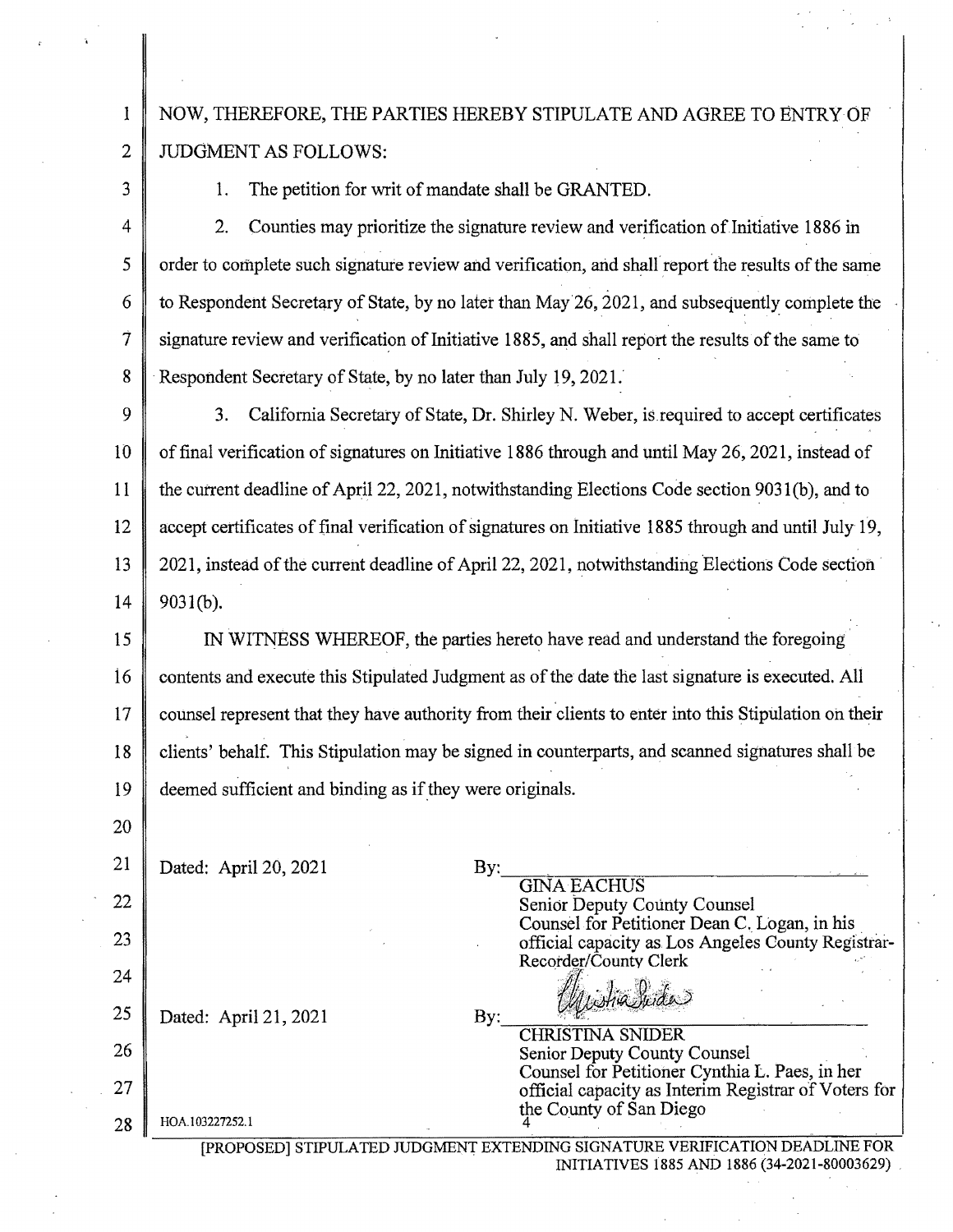| $\mathbf{1}$   |                       |     |                                                                                           |
|----------------|-----------------------|-----|-------------------------------------------------------------------------------------------|
| $\dot{2}$      | Dated: April 21, 2021 | By: | Natasha Saggar Sheth-                                                                     |
| $\mathfrak{Z}$ |                       |     | Deputy Attorney General<br>Counsel for Respondent Secretary of State                      |
| $\overline{4}$ |                       |     |                                                                                           |
| 5              | Dated: April 20, 2021 | By: | Fredric D. Woocher                                                                        |
| 6              |                       |     | Attorneys for Real Parties in Interest Edwin<br>"Thorpe" Romero, Anthony Roberts, Jeff L. |
| 7              |                       |     | Grubbe, Mark Macarro, and Coalition to<br>Authorize Regulated Sports Wagering             |
| 8              |                       |     | (Initiative 1886 Proponents)                                                              |
| 9              | Dated: April 20, 2021 | By: |                                                                                           |
| 10             |                       |     | Lance H. Olson<br>Attorneys for Real Parties in Interest Michael                          |
| 11             |                       |     | Sangiacomo, Caryl Hart, Linda Escalante, and<br>Clean Coasts, Clean Water Clean Streets:  |
| 12             |                       |     | Environmentalists, Recyclers and Farmers<br><b>Against Plastic Pollution</b>              |
| 13             |                       |     | (Initiative 1885 Proponents)                                                              |
| 14             |                       |     |                                                                                           |
| 15             |                       |     |                                                                                           |
| 16             |                       |     |                                                                                           |
| 17             |                       |     |                                                                                           |
| 18             |                       |     |                                                                                           |
| 19             |                       |     |                                                                                           |
| 20             |                       |     |                                                                                           |
| 21             |                       |     |                                                                                           |
| 22             |                       |     |                                                                                           |
| 23             |                       |     |                                                                                           |
| 24             |                       |     |                                                                                           |
| 25             |                       |     |                                                                                           |
| 26             |                       |     |                                                                                           |
| 27             |                       |     |                                                                                           |
| 28             | HOA.103227252.1       |     | 5<br>[PROPOSED] STIPULATED JUDGMENT EXTENDING SIGNATURE VERIFICATION DEADLINE FOR         |
|                |                       |     | INITIATIVES 1885 AND 1886 (34-2021-80003629)                                              |

 $\label{eq:1} \frac{1}{\sqrt{2}}\sum_{i=1}^n\frac{1}{\sqrt{2}}\left(\frac{1}{\sqrt{2}}\right)^2\left(\frac{1}{\sqrt{2}}\right)^2\left(\frac{1}{\sqrt{2}}\right)^2.$ 

 $\sim 10^{-11}$ 

 $\epsilon$ 

 $\begin{bmatrix} 1 \\ 1 \\ 1 \end{bmatrix}$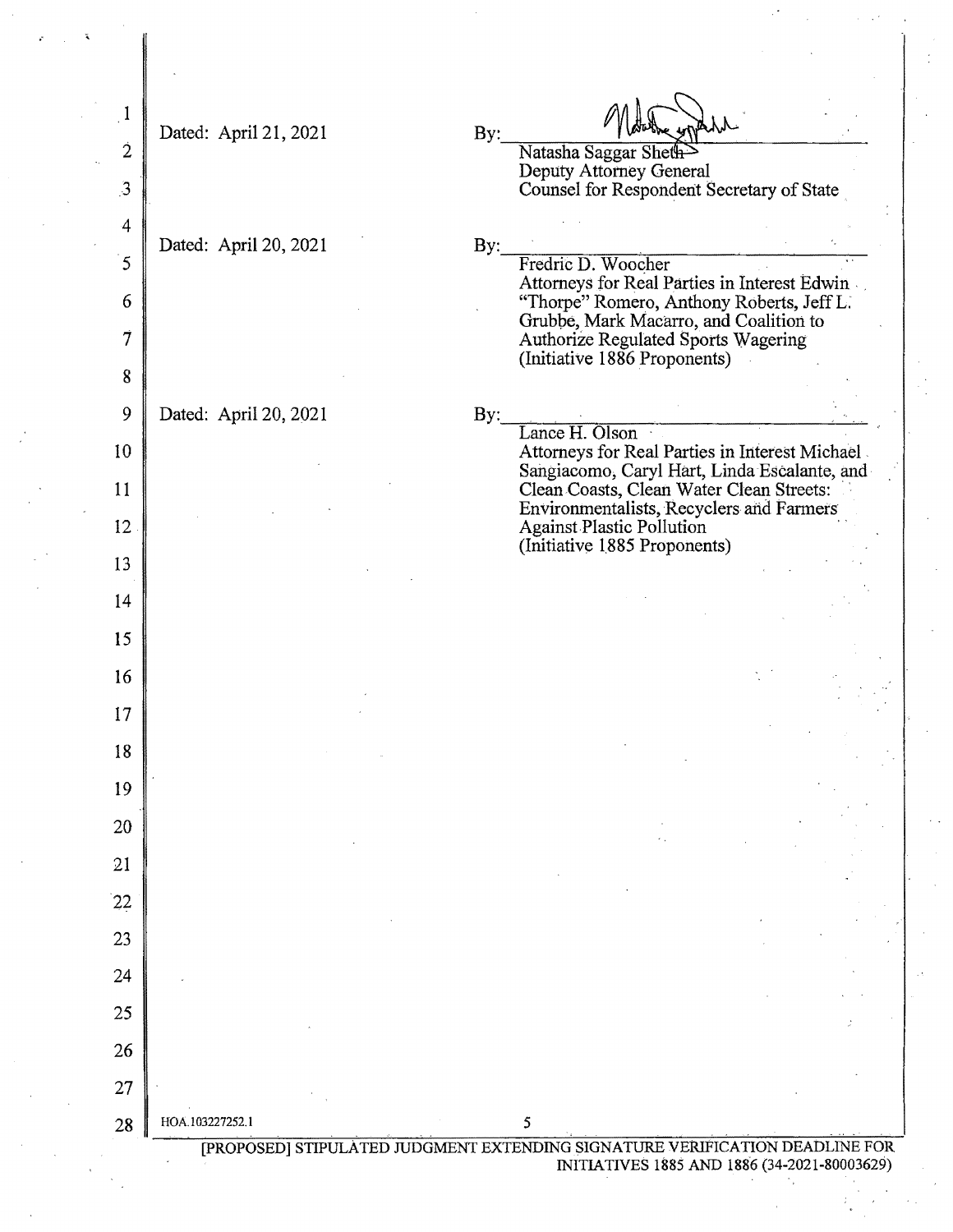| $\overline{2}$   | Dated: April 20, 2021 | By:                               | Natasha Saggar Sheth                                                                     |
|------------------|-----------------------|-----------------------------------|------------------------------------------------------------------------------------------|
| 3 <sup>1</sup>   |                       |                                   | Deputy Attorney General                                                                  |
|                  |                       |                                   | Counsel for Respondent Secretary of State                                                |
| $\ddot{4}$       | Dated: April 20, 2021 | By:                               | Fredi Woodn                                                                              |
| $5^{\circ}$      |                       |                                   | Fredric D. Woocher<br>Attorneys for Real Parties in Interest Edwin                       |
| 6                |                       |                                   | "Thorpe" Romero, Anthony Roberts, Jeff L.                                                |
| $\overline{7}$   |                       |                                   | Grubbe, Mark Macarro, and Coalition to<br><b>Authorize Regulated Sports Wagering</b>     |
| $\boldsymbol{8}$ |                       |                                   | (Initiative 1886 Proponents)                                                             |
| $\overline{9}$   | Dated: April 20, 2021 | $\overline{\mathbf{B}}\mathbf{v}$ |                                                                                          |
| 10               |                       |                                   | Lance H. Olson<br>Attorneys for Real Parties in Interest Michael                         |
| 11               |                       |                                   | Sangiacomo, Caryl Hart, Linda Escalante, and<br>Clean Coasts, Clean Water Clean Streets: |
| 12               |                       |                                   | Environmentalists, Recyclers and Farmers<br><b>Against Plastic Pollution</b>             |
| 13               |                       |                                   | (Initiative 1885 Proponents)                                                             |
| 14               |                       |                                   |                                                                                          |
| 15               |                       |                                   |                                                                                          |
|                  |                       |                                   |                                                                                          |
| 16               |                       |                                   |                                                                                          |
| 17               |                       |                                   |                                                                                          |
| 18               |                       |                                   |                                                                                          |
| 19               |                       |                                   |                                                                                          |
| 20               |                       |                                   |                                                                                          |
| 21               |                       |                                   |                                                                                          |
| 22               |                       |                                   |                                                                                          |
| 23               |                       |                                   |                                                                                          |
| 24               |                       |                                   |                                                                                          |
| 25               |                       |                                   |                                                                                          |
| 26               |                       |                                   |                                                                                          |
| $-27$            |                       |                                   |                                                                                          |
|                  | HOA 103227252.1       |                                   | 5.                                                                                       |
| 28.              |                       |                                   | [PROPOSED] STIPULATED JUDGMENT EXTENDING SIGNATURE VERIFICATION DEADLINE FOR             |

<sup>&#</sup>x27; hat **-mtiif**WI -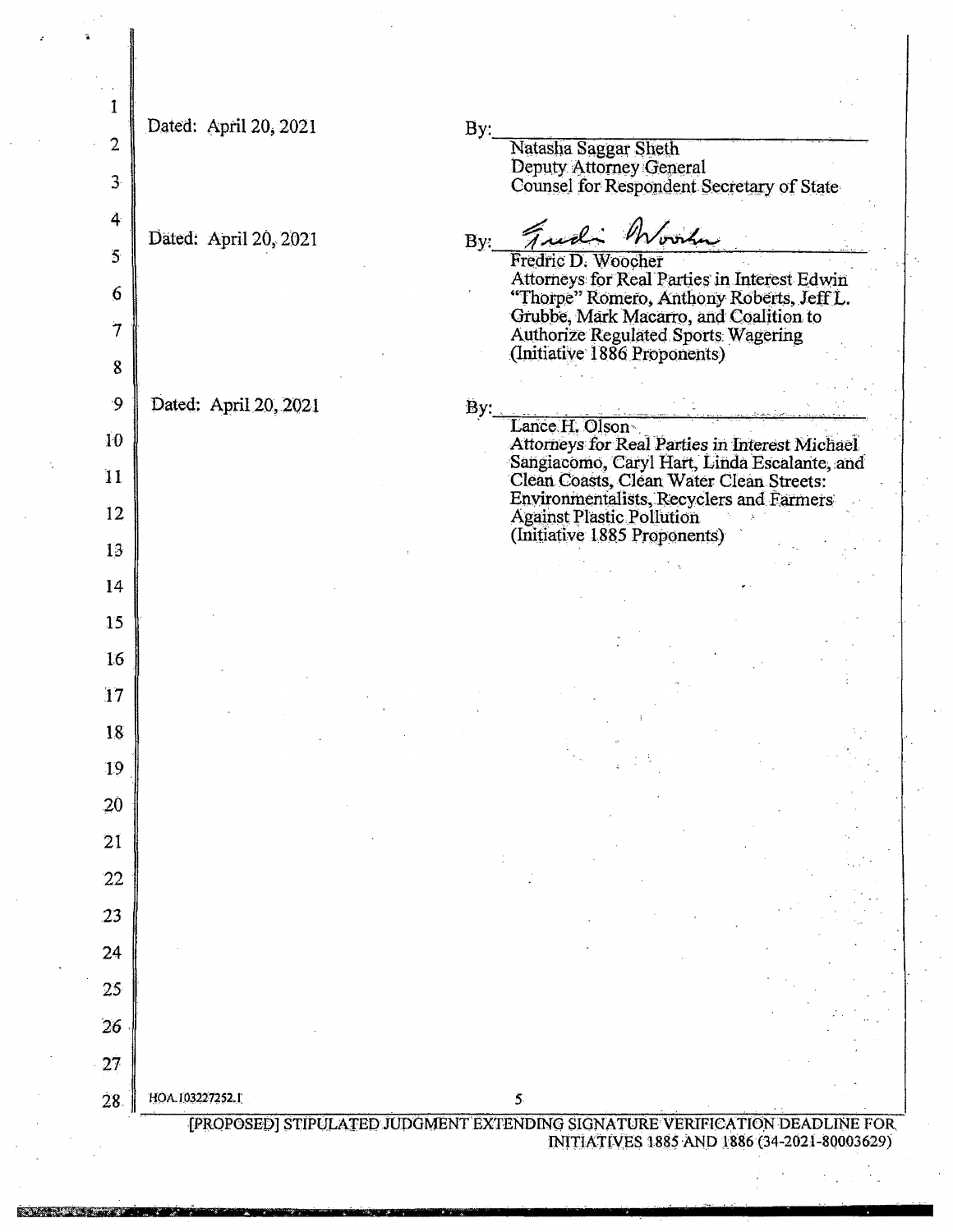| 1              |                       |                                                                                           |
|----------------|-----------------------|-------------------------------------------------------------------------------------------|
| $\overline{2}$ | Dated: April 20, 2021 | By:<br>Natasha Saggar Sheth                                                               |
| 3              |                       | Deputy Attorney General<br>Counsel for Respondent Secretary of State                      |
| $\overline{4}$ |                       |                                                                                           |
| 5              | Dated: April 20, 2021 | By:<br>Fredric D. Woocher                                                                 |
| 6              |                       | Attorneys for Real Parties in Interest Edwin<br>"Thorpe" Romero, Anthony Roberts, Jeff L. |
| $\overline{7}$ |                       | Grubbe, Mark Macarro, and Coalition to<br>Authorize Regulated Sports Wagering             |
| 8              |                       | (Initiative 1886 Proponents)                                                              |
| 9              | Dated: April 20, 2021 | By:                                                                                       |
| 10             |                       | Lance H. Olson<br>Attorneys for Real Parties in Interest Michael                          |
| 11             |                       | Sangiacomo, Caryl Hart, Linda Escalante, and<br>Clean Coasts, Clean Water Clean Streets:  |
| 12             |                       | Environmentalists, Recyclers and Farmers<br><b>Against Plastic Pollution</b>              |
| 13             |                       | (Initiative 1885 Proponents)                                                              |
| 14             |                       |                                                                                           |
| 15             |                       |                                                                                           |
| 16             |                       |                                                                                           |
| 17             |                       |                                                                                           |
| 18             |                       |                                                                                           |
| 19             |                       |                                                                                           |
| 20             |                       |                                                                                           |
| 21             |                       |                                                                                           |
| 22             |                       |                                                                                           |
| 23             |                       |                                                                                           |
| 24             |                       |                                                                                           |
| 25             |                       |                                                                                           |
| 26             |                       |                                                                                           |
| 27             |                       |                                                                                           |
| 28             | HOA.103227252.1       | 5                                                                                         |